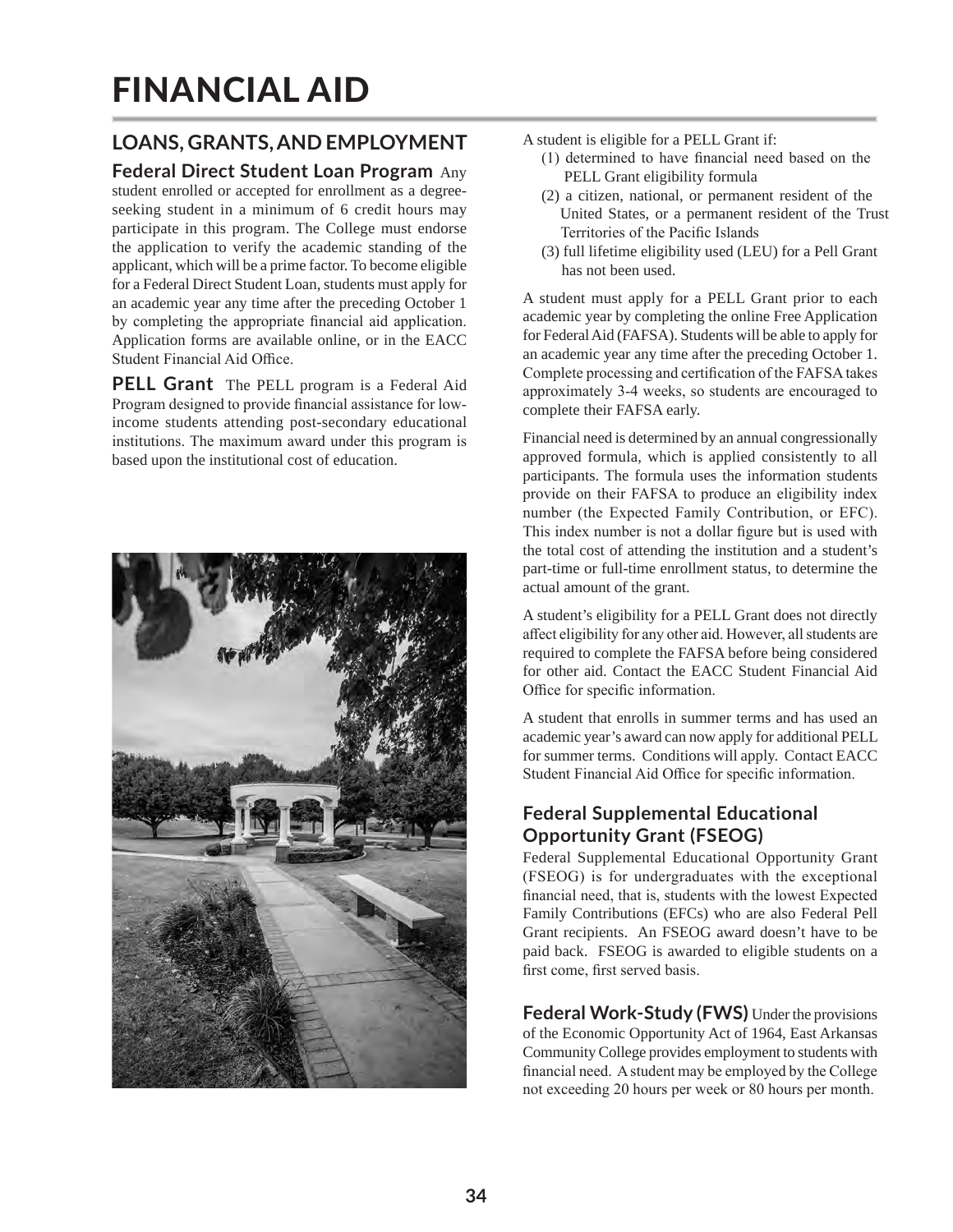**Veterans Benefits** At East Arkansas Community College, it is our privilege to assist veterans in taking advantage of the numerous educational opportunities available through the Montgomery GI Bill® and other programs. Regardless of whether you are a new student, a returning student or transferring to our campus from another institution, we are here to help you find the resources you need to make the most out of your time at EACC.

Veterans of military service, and the dependents of certain other service members, may be entitled to educational assistance payments from the Veterans Administration. Reservists and members of the National Guard may also be eligible for monthly educational benefits.

East Arkansas Community College is an approved institution for veterans and veterans' beneficiaries training. Our Veterans Affairs Representative offers the following assistance to veterans:

- Help students apply for Chapter 30, Chapter 33/ Post 9/11, Chapter 1606, Chapter 1607, and Chapter 35. Once students apply and get their Certificate of Eligibility, the hours will be submitted to the VA for payment processing;
- Assist with kickers, which are paid to National Guard/Reserves.

#### **Veterans Tuition Policy**

Any individuals meeting the following eligibility guidelines shall be charged the in-state tuition rate regardless of actual state of residency:

- A Veteran using educational assistance under either Chapter 30, Chapter 33/Post chapter 30 (Montgomery GI Bill® – Active Duty Program) or chapter 33 (Post-9/11 GI Bill®), of Title 38, United States Code, who lives in the State of Arkansas while attending a school located in the State of Arkansas (regardless of his/her formal State of residence) and enrolls in the school within three years of discharge from a period of active duty service;
- Anyone using transferred Post-9/11 GI Bill® benefits (38 U.S.C. § 3319) who lives in the State of Arkansas while attending a school located in the State of Arkansas (regardless of his/her formal State of residence) and enrolls in the school within three years of the transferor's discharge from a period of active duty service;
- A spouse or child using benefits under the Marine Gunnery Sergeant John David Fry Scholarship  $(38 \text{ U.S.C. } § 3311(b)(9))$  who lives in the State of Arkansas while attending a school located in the State of Arkansas (regardless of his/her formal State of residence) and enrolls in the school within three years of the Service member's death in the line of duty following a period of active duty service;
- Anyone described above while he or she remains continuously enrolled (other than during regularly scheduled breaks between courses, semesters, or

 terms) at the same school. The person so described must have enrolled in the school prior to the expiration of the three-year period following discharge or death described above and must be using educational benefits under either chapter 30 or chapter 33, of title 38, United States Code.

The Veterans Services Specialist in the Hodges Student Services Complex should be your next stop when inquiring about VA benefits and information. Keep in mind military connected students should first contact their education benefits officer within their military branch. Please contact us at 870-633-4480, extension 224. We look forward to working with you as you continue your education at EACC!

*GI Bill® is a registered trademark of the U.S. Department of Veterans Affairs (VA)*

#### **STUDENT AID SATISFACTORY ACADEMIC PROGRESS POLICY**

Federal regulations require that all recipients of student financial assistance make satisfactory academic progress toward a degree or eligible certificate. Students applying for assistance through the Federal Pell Grant, Federal SEOG, Federal Work Study, Direct Subsidized Stafford Loan, Direct Unsubsidized Stafford Loan, and Direct Parent PLUS Loan programs must meet THREE requirements to maintain their financial aid eligibility at East Arkansas Community College. Rules are applied uniformly to all students whether or not aid has been received previously.

- 1. Students are required to maintain a minimum cumulative grade point average.
- 2. Students are required to complete (pass) a certain percentage of hours they attempt.
- 3. Students must complete their degree within a timely manner.

These three requirements are summarized in the following charts. Failure to meet any of these minimum academic standards will result in the loss of financial aid eligibility. Students are expected to know, based on this Satisfactory Academic Progress (SAP) Policy, when they may be placed on financial aid Warning, Probation, or Suspension. **Satisfactory academic progress is reviewed at the end of each academic semester once grades have been posted.** 

#### **I. GRADE POINT AVERAGE REQUIREMENT**

Each student must meet a minimum cumulative grade point average to remain eligible for federal student aid. A Grade Point Average of a 2.0 is equivalent to a "C" average.

| <b>SEMESTER</b><br><b>CREDIT</b><br><b>HOURS</b> | <b>GRADE</b><br><b>POINT</b><br><b>AVERAGE</b> | <b>COMPLETION</b><br>PERCENTAGE OF<br><b>HOURS ATTEMPTED</b> |
|--------------------------------------------------|------------------------------------------------|--------------------------------------------------------------|
| $1 - 30$                                         | 1.60                                           | 53%                                                          |
| 31-47                                            | 1.80                                           | 60%                                                          |
| 48 and above                                     | 2.00                                           | 67%                                                          |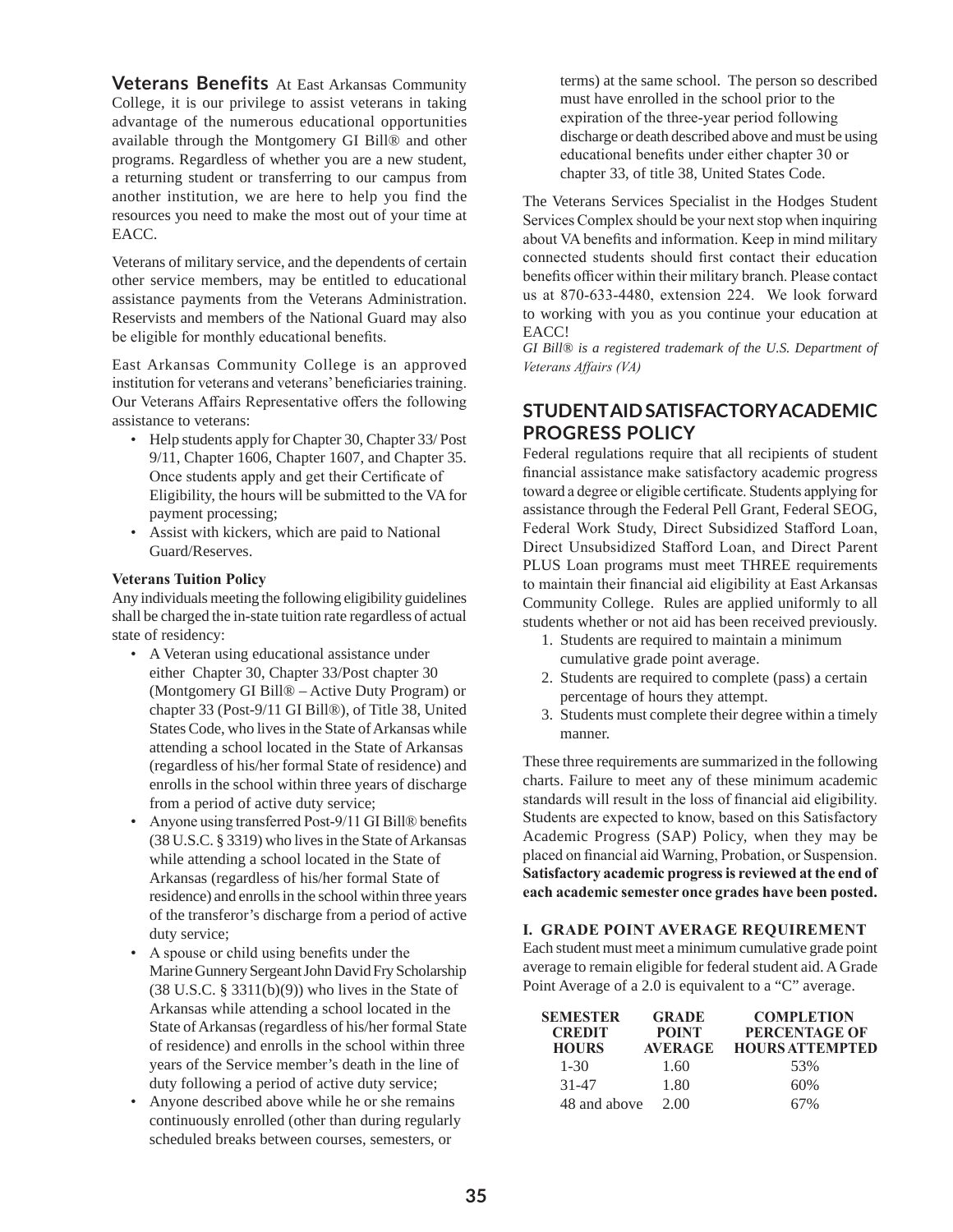#### **II. SATISFACTORY COMPLETION OF SEMESTER HOURS REQUIREMENT**

Students must also successfully complete and pass 67% of all courses after they have attempted 48 hours. Grades of A, B, C, D, F, W, WF, CR, NC, I, AU, and R are all considered attempted hours. Only hours taken that are attributable to the student's approved degree plan(s) will be calculated for academic progress requirements.If a student has completed a program immediately prior to being enrolled at EACC, the student will be considered in good standing for an approved degree plan(s) in regards to financial aid.

At the end of each semester, the Financial Aid Office will print each financial aid student's transcripts which include: attempted hours, completed hours, and cumulative GPA. All of these items are used to determine Satisfactory Academic Progress (SAP). Academic progress will be reviewed at the end of each academic year to determine future eligibility. SAP will also be reviewed at the end of each year to determine if student is sufficiently working towards the completion of a degree in the 150% maximum allowable time frame.

Only classes a student is enrolled in after the  $11<sup>th</sup>$  day of class will be considered. East Arkansas Community College may disburse a Pell grant, Loan, etc. to an eligible student ONLY after determining that the student has met SAP for the payment period. Students not meeting these requirements not meeting these requirements following a warning period will lose future aid eligibility. If a student fails to meet SAP, they will receive notification via email or regular mail from the Financial Aid Office stating they have lost eligibility. Students are also advised to review their aid eligibility status online by clicking the NETPARTNER link in the Quicklinks section of the *MyEACC* student web portal.

#### **III.MAXIMUM TIME FRAME FOR DEGREE COMPLETION**

Students must complete their degree program within an allotted period to remain eligible for financial aid. The maximum time frame in which a degree must be acquired is 150% of the published total credit hour length for a student's declared degree program. Be aware that hour limits are cumulative; therefore, all hours from all institutions attended will be included, even if a student did not receive federal student aid. The Financial Aid Office recommends that students who have attempted 30 or more hours have a degree audit completed in the Office of Admissions and Registration to ensure they are taking the courses necessary for their degree. For financial aid purposes grades of A, B, C, D, F, W, WF, CR, NC, I, AU, and R are all considered attempted hours and will be counted towards maximum time frame. Once students reach their maximum period for their specified degree, they are no longer eligible for federal student aid.

## **Incomplete Classes**

Incomplete classes will result in a grade of "I", and will be considered the same as an "F" when evaluating SAP. A student MUST do the work to complete the class in order for the "I" to be changed to an actual letter grade (A, B, C, D, or F) within one semester. Grades of a "WF" will be considered the same as an "F".

## **Repeated Coursework**

Title IV funds will not pay for credit hours that have been taken previously and passed twice (Grades of "D" or better are considered passing). After repeating a course once, subsequent repeats for that course will not be calculated in your enrollment status pertaining to Title IV funds.

#### **Satisfactory Academic Progress Evaluation**

Satisfactory Academic Progress is evaluated at the conclusion of each academic semester after grades have been posted. Only attempted and transfer hours towardsd a student's approved degree plan are counted during this evaluation.

#### **Financial Aid Warning**

Financial Aid Warning occurs the first time when a student fails to meet SAP within a semester.

Students who fail to meet minimum requirements at the end of a semester will be placed on a Financial Aid Warning the first time and referred to an academic advisor or Student Support Services staff. Any student on Financial Aid Warning may continue to receive assistance under the Title IV, HEA programs for one payment period only.

At the end of that Warning semester, if the student has met the minimum grade and attendance requirement, the student is considered to be progressing toward SAP. A student who loses their financial aid eligibility at the end of a Financial Aid Warning period (semester) for failure to achieve SAP has the right to file an appeal regarding their SAP Evaluations.

## **Financial Aid Suspension**

Suspension will occur if a student fails to meet any of the SAP requirements and cannot reestablish SAP within a semester. Suspension also occurs if a student fails to meet the terms of his or her Financial Aid Probation and/or academic plan. Students cannot receive funds from the aid programs listed above while on financial aid suspension. (SEE APPEAL OF FINANCIAL AID SUSPENSION)

If the student is not meeting SAP at the end of the Financial Aid Warning Period; there will be a loss of Title IV, HEA eligibility; with the right to appeal. The student will be placed on Financial Aid Suspension, with a loss of Title IV, HEA funding and will be required to meet specific criteria of a degree audit to assist them in regaining SAP and Title IV, HEA eligibility.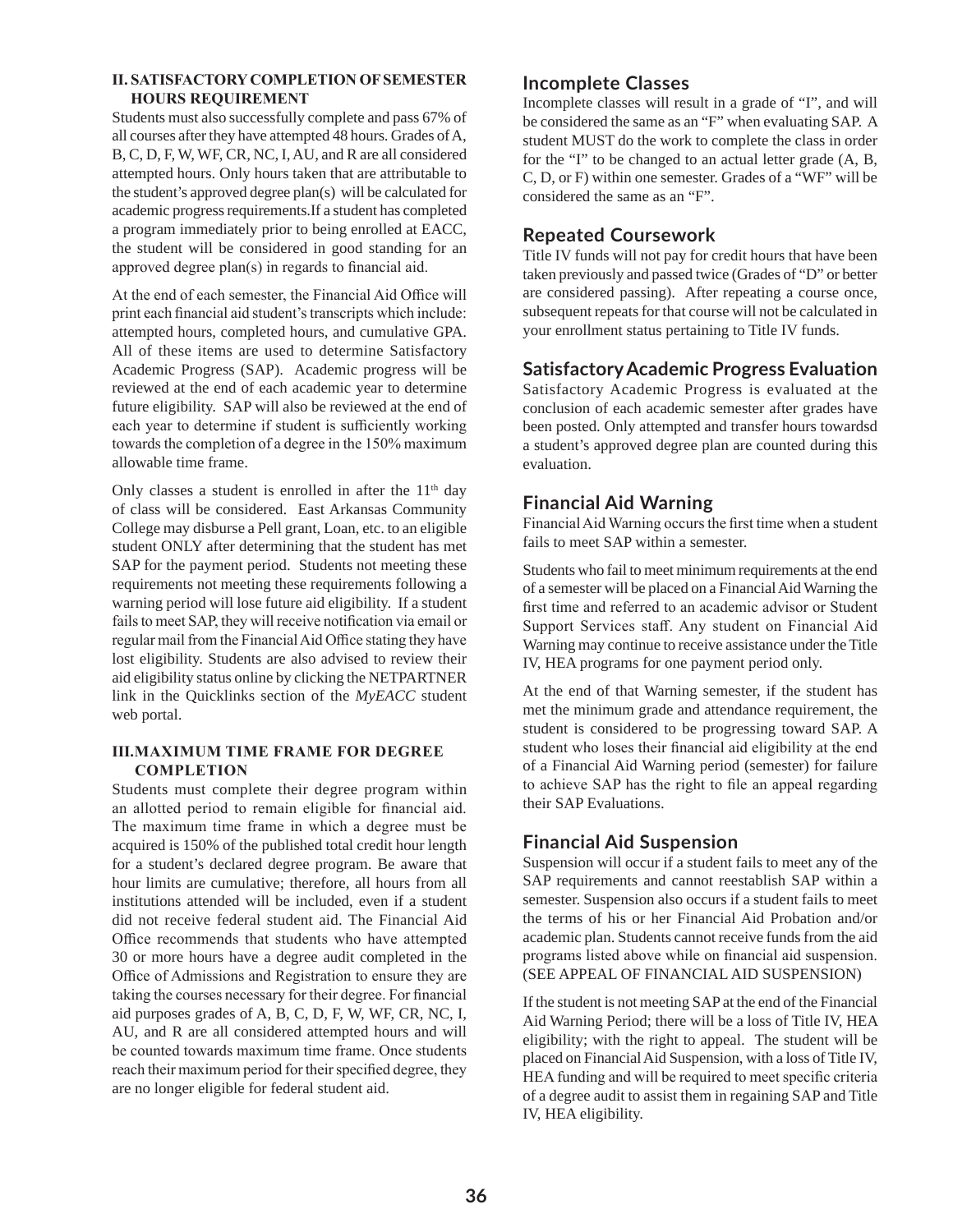During this period of financial aid suspension (semester) the student will not be eligible to receive Title IV, HEA funds but he/she may continue with their coursework provided that arrangements for full payment of all student account charges are completed in the EACC Business Office on or before the first class day of the semester.

#### **Appeals of Financial Aid Suspension**

A student who wishes to appeal his or her Financial Aid Suspension and loss of Title IV, HEA eligibility, and has extenuating circumstances, may appeal a financial aid suspension by su bmitting a typed appeal to the Financial Aid Office. Appeals must explain in detail why the student failed to meet the minimum academic standards, what extenuating circumstances caused the failure, and how the situation has since improved.

Examples of extenuating circumstances include illness, medical issues with immediate family members, or a death in the family. Personal or financial issues with family or friends are not considered extenuating circumstances.

The deadline for submitting appeals is two (2) weeks prior to the start of the semester for which Title IV, HEA aid has been suspended. Any appeal received in the Financial Aid Office after the deadline will not be considered.

#### **A student's typed appeal must include:**

- 1. The reason(s) why the student failed to meet Satisfactory Academic Progress.
- 2. Supporting documentation that may be pertinent to the student's appeal.

The Appeals Committee will evaluate all documentation submitted and the student's appeal will be approved or denied. The results of the appeal will be emailed/mailed to the student within five business days of the committee meeting.

If the appeal is unsuccessful, the student is responsible for paying for their own educational costs until the student improves his/her scholastic record to meet the minimum standards. Students who were denied due to maximum time frame are responsible for paying for their own educational costs for the remainder of their degree program.

If the appeal is successful, the student will enter a period of Financial Aid Probation during which the student may be required to successfully follow an Academic Plan in order to avoid a subsequent final suspension of Title IV, HEA aid under the supervision of a financial aid counselor.

#### **Fresh Start Appeal**

A student who has not attended any post-secondary school within five (5) years, may request a fresh start appeal subject to approval by the Director of Student Financial Aid. Student must complete an appeal form and provide the change since last attending that will result in success. Student must also see a school counselor/advisor, receive a degree audit and successfully follow an Academic Plan in order to avoid a subsequent final suspension of Title IV, HEA aid. Student must meet with a financial aid counselor each term until the Academic Plan is complete.

#### **Financial Aid Probation**

1. A student can be placed on Financial Aid Probation for one semester only.

Any student that successfully completes the appeal process shall be placed on Financial Aid Probation and will be eligible to receive Title IV, HEA during the Probationary semester. While on Title IV, HEA Financial Aid Probation, the student must meet the institution's SAP standards by the end of the semester.

2. Students placed on Financial Aid Probation with an academic plan must achieve Satisfactory Academic Progress (SAP), or complete the requirements of the Academic Plan submitted during the Appeal that was developed to assist the students in regaining their Title IV, HEA eligibility. The student's approval email/letter will explain all requirements that must be met during his/her probationary period to continue to receive financial aid.

**A student who fails to complete a single course or has a complete withdrawal from East Arkansas Community College after receiving financial aid may be automatically placed on suspension.** 

#### **Student Responsibility**

Students are held responsible for reading and understanding the Satisfactory Academic Progress (SAP) eligibility requirements and knowing their status at the end of each semester. If questions arise, contact the Financial Aid Office at (870) 633-4480.

**\*Please note: Financial Aid Probation and Suspension are separate from ACADEMIC probation and suspension.\*** 

## **Appeals of Financial Aid Probation**

Students who successfully appeal may receive financial aid during a probation period. In order to receive financial aid for the next payment period that the student is in attendance, a student who successfully appeals and receives a probation period must:

- 1. Make SAP (Satisfactory Academic Progress) by the end of the payment period
	- -or-
- 2. Must be successfully meeting requirements in an academic plan.

## **POLICY ON RETURN OF TITLE IV-HIGHER EDUCATION ACT (HEA) FUNDS**

When students apply for financial aid, they sign a statement that they will use the funds for educational purposes only. Therefore, if a student withdraws before completing the academic program, a portion of the financial aid funds received may have to be returned. East Arkansas Community College will calculate the amount of financial aid to be returned to the Title IV, HEA Federal fund programs according to the following policy.

This policy applies to students who **withdraw officially, unofficially, fail to return from a leave of absence, or are dismissed from enrollment** at East Arkansas Community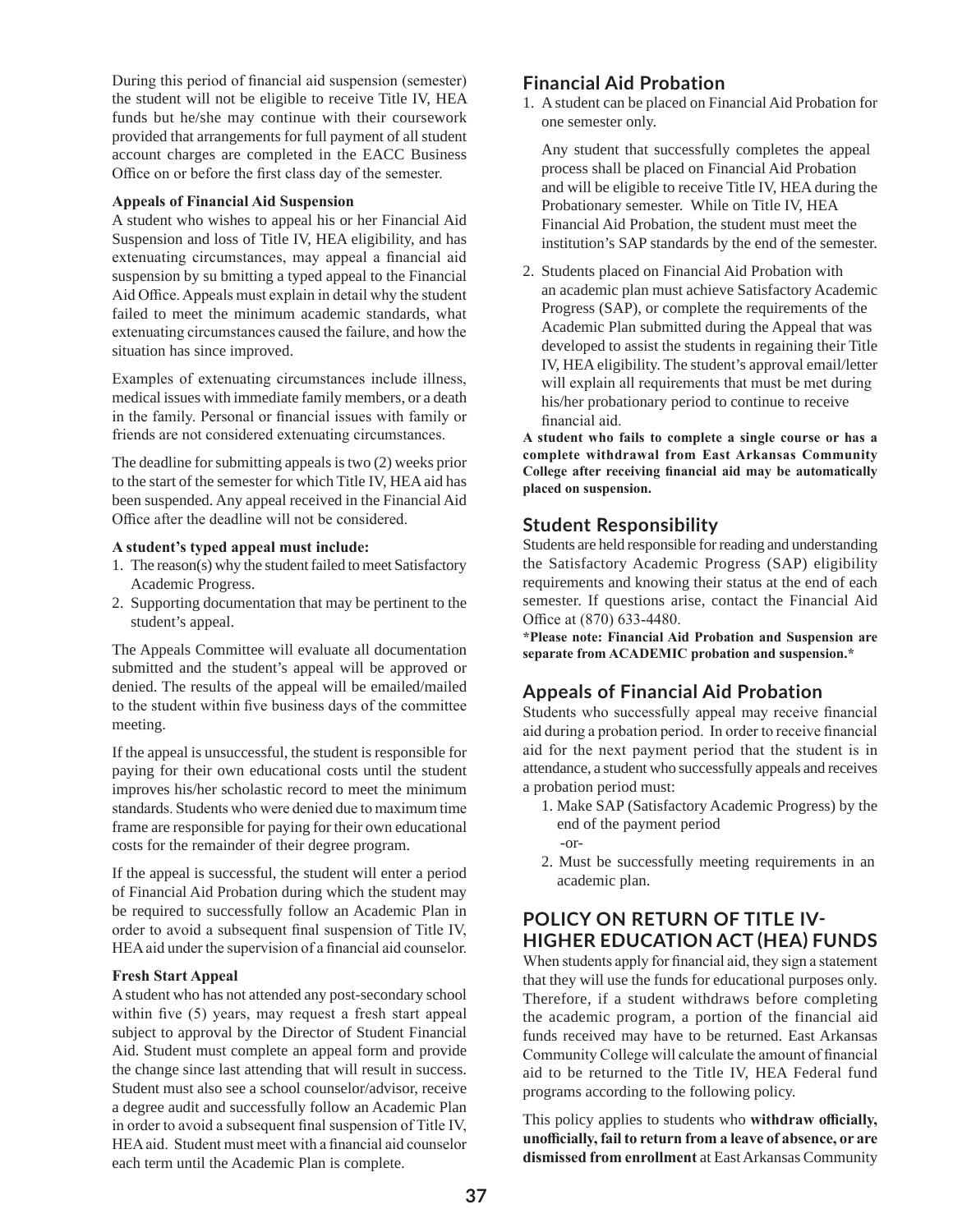College. It is separate and distinct from the East Arkansas Community College refund policy. (Refer to EACC refund policy)

The calculated amount of the Return of Title IV, HEA "Return to Title IV"(R2T4) funds that are required for the students affected by this policy is determined according to the following definitions and procedures as prescribed by federal regulations.

The amount of Title IV, HEA aid earned is based on the amount of time a student spent in academic attendance, and the total aid received. It has no relationship to a student's incurred institutional charges. Because these requirements deal only with Title IV, HEA funds, the Order of Return of unearned funds does not include funds from sources other than the Title IV, HEA programs

Title IV, HEA funds are awarded to the student under the assumption that he/she will attend school for the entire period for which the aid is awarded. When a student withdraws, he/she may no longer be eligible for the full amount of Title IV, HEA funds that were originally scheduled to be received. Therefore, the amount of Federal funds earned must be determined. If the amount disbursed is greater than the amount earned, unearned funds must be returned.

EACC has 45 days from the date that the College determines that the student withdrew to return all unearned funds for which it is responsible. The College is required to provide written notification to the student by email or regular mail if they owe a repayment.

The College must advise the student or parent that they have 14 calendar days from the date the College sent the notification to accept a post-withdrawal disbursement. If a response is not received from the student or parent within the allowed time frame or the student declines the funds, the school will return any earned funds that the school is holding to the Title IV, HEA programs.

Post-withdrawal disbursements will occur within 30 days of the date that the student withdrew.

#### *Official Withdrawal from the College for Financial Aid Purposes Only*

A student is considered to be "Officially" withdrawn on the date the student notifies the Director of Financial Aid or Director of Enrollment Management in writing of their intent to withdraw.

The date of the termination for return and refund purposes will be the earliest of the following for official withdrawal:

- 1. The date the student provided official notification of intent to withdraw, in writing or orally.
- 2. The date the student began the withdrawal from East Arkansas Community College records. A student is allowed to rescind his notification in writing and continue the program. If the student subsequently drops, the student's withdrawal date is the original date of notification of intent to withdraw.

Upon receipt of the official withdrawal information, East Arkansas Community College will complete the following process:

- 1. Determine the student's last date of attendance as of the last recorded date of academic attendance according to the College's attendance records.
- 2. Perform two calculations:
	- a. The student's statement of account and attendance records are reviewed to determine the calculation of Return of Title IV, HEA funds the student has earned, and the amount of Title IV funds for which the College is responsible (if any). Returns made to the Federal Funds Account are calculated using the federal Return of Title IV (R2T4) Funds Worksheets.
	- b. Calculate the College's refund requirement (if any).
- 3. Update the student's grade record to reflect the student's final grade(s).
- 4. Return the amount for any unearned portion of the Title IV funds for which EACC is responsible within 45 days of the date the official notice was provided.
- 5. Provide the student with a letter explaining the Title IV, HEA requirements, including:
	- a. The amount of Title IV assistance the student has earned, based upon the length of time the student was enrolled in the program based on scheduled attendance and the amount of funds the student received.
	- b. The amount of any returns that will be made to the Title IV, HEA Federal program on the student's behalf as a result of exiting the program.
	- c. The amount of unearned Federal funds and tuition and fees that the student must return, if applicable.
- 6. Supply the student with their statement of account noting outstanding balance due to the College and the available methods of payment.
- 7. A copy of the completed worksheet, check, letter and final statement of account will be kept in the student's file.

In the event a student decides to rescind his or her official notification to withdraw, the student must provide a signed and dated written statement that he or she is continuing their program of study, and intends to complete the payment period. Title IV, HEA assistance will continue as originally planned. If the student subsequently fails to attend or ceases attendance without completing the payment period, the student's withdrawal date is the original date of notification of intent to withdraw.

#### *Unofficial Withdrawal from School*

In the event that a student withdraws unofficially (withdraws and did not notify the college) and did not provide official notification of his or her intent to withdraw and receives all "F's" at the end of the semester, the last date of attendance is noted on the roster by the instructor.

At the end of the semester after all grades have been submitted to the Registrar's Office, the Financial Aid Office will perform the following procedures: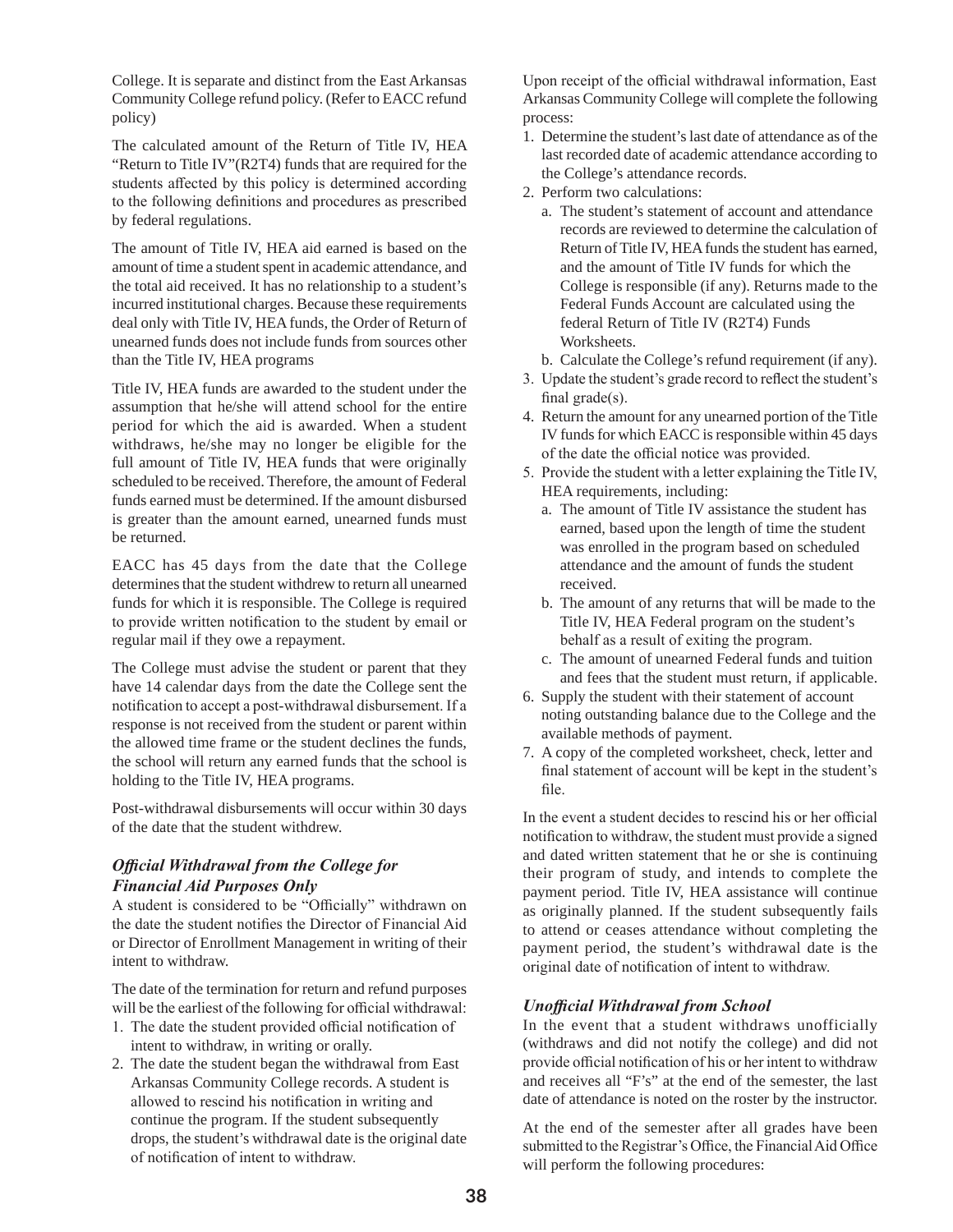- 1. The College will calculate the amount of Federal funds the student has earned and, if any, the amount of Federal funds for which the College is responsible, and the College's refund requirement, if applicable.
- 2. The EACC Director of Financial Aid will return to the Federal fund programs any unearned portion of Title IV funds for which the College is responsible within 45 days of the date the withdrawal determination was made, and record the return on the student's account.
- 3. If applicable, EACC will provide the student with a refund letter explaining Title IV requirements as follows:
	- a. Advise the student of the amount of Title IV aid the student has earned based upon the length of time the student was enrolled and scheduled to attend in the program, and the amount of aid the student received.
	- b. Advise the student of the amount of unearned Title IV aid and tuition and fees that must be returned by the student, if applicable.
	- c. Supply the student with a statement of account showing the outstanding balance due the College and the available methods of payment.
- 4. A copy of the completed worksheet, check, letter, and statement of account will be kept in the student's file.

#### **Withdrawal before 60%:**

EACC must perform a calculation utilizing the federal "Return to Title IV" (R2T4) worksheets to determine the amount of earned aid up through the 60% point in each payment period or period of enrollment (semester or term). The College will use the federal prorated schedule to determine the amount of R2T4 funds the student has earned at the time of withdrawal. After the 60% point in the payment period or period of enrollment, a student has earned 100% of the Title IV funds scheduled to be received during the period, however, the institution must still perform a R2T4 to verify the amount of aid that the student has earned.

#### **Withdrawal after 60%:**

For a student who withdraws after the 60% point in the period (term), there are no unearned funds. However, a school must still determine whether the student is eligible for a post-withdrawal disbursement.

#### **Example of Calculation:**

1. Determine the percentage of Title IV, HEA aid earned by the student by taking the calendar days completed in the payment period, divided by the total calendar days in the payment period (excluding breaks of 5 days or more and days the student was on an approved Leave Of Absence, if any.

 $18$ (complete days) =  $15.3\%$  (% of completed calendar days) 118 (total days)

2. Determine the amount of Title IV aid earned by the student by multiplying the percentage of Title IV, HEA aid earned times the total of the Title IV aid disbursed plus the Title IV aid that could have been disbursed for the payment period.

15.3 % X \$2805.00 = 429.17 (Amount of aid earned by student)

- 3. Aid to be returned  $= (100\% \text{ minus the percent earned})$ multiplied by the amount of aid disbursed toward institutional charges. If a student earned less aid than was disbursed, the institution would be required to return a portion of the funds and the student may be required to return a portion of the funds. All Title IV funds that the institution must return will be made no later than 45 calendar days after the date the school determines that the student withdrew.
- 4. When Title IV, HEA funds are returned, the student may owe a balance to the institution.

#### **Post Withdrawal Disbursement**

EACC will offer any post-withdrawal disbursement of loan funds within 30 days of the date it determines the student withdrew.

EACC must disburse any Title IV, HEA grant funds a student is due as part of a post-withdrawal disbursement within 45 days of the date the College determined the student withdrew and disburse any loan funds a student accepts within 180 days of the withdrawal date.

Post-withdrawal disbursements will occur within 30 days of the date that the student withdrew.

If a student did not receive all of the funds that were earned, the student may be due a post-withdrawal disbursement. East Arkansas Community College may use a portion or all of the post-withdrawal disbursement for tuition and fees (as contracted with the College). For all other College charges, EACC requires the students to apply postwithdrawal disbursement funds. If permission is withheld, the student will be offered the funds. However, it may be in the student's best interest to allow the College to keep the funds to reduce the student's debt obligation to the College.

#### *Order of Return*

East Arkansas Community College is authorized to return any excess funds after applying them to current outstanding Cost of Attendance (COA) charges. A copy of the Institutional R2T4 work sheet performed on a student's behalf is available from the Financial Aid Office upon student request.

In accordance with Federal regulations, when Title IV, HEA financial aid is involved, the calculated amount of the R2T4 Funds is allocated in the following order:

- Federal Direct Stafford/ Federal Direct PLUS Loans
- Federal Pell Grants for which a Return is required
- Federal Supplemental Educational Opportunity Grant (FSEOG)
- Iraq and Afghanistan Service Grant for which a Return is required
- Other Title IV Assistance
- Other State Tuition Assistance Grants, Private, Institutional Aid Programs
- Aid returned to Student, if any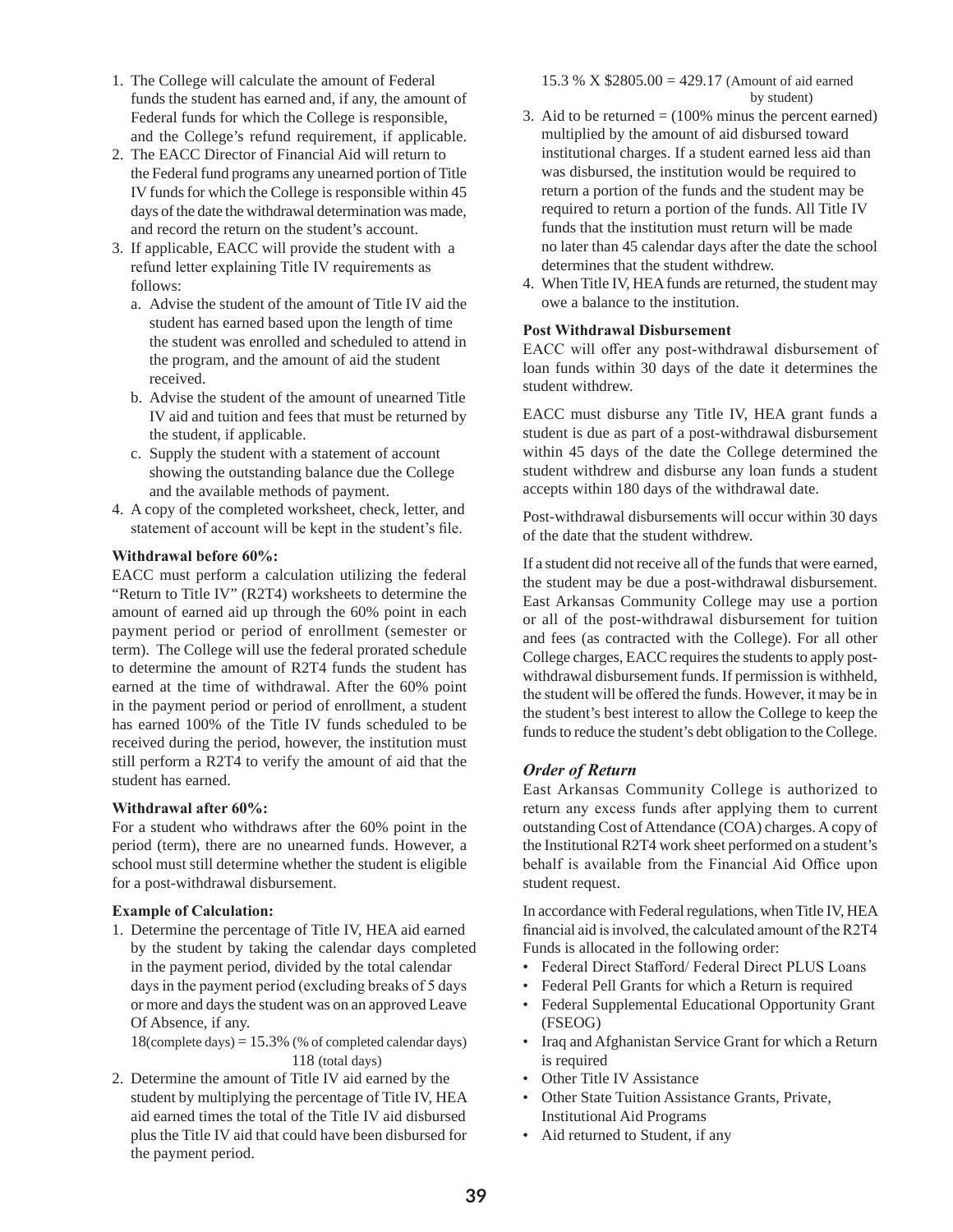#### **Time frame for returning an unclaimed Title IV Credit Balance:**

If EACC attempts to disburse a credit balance by check and the check is not cashed, the College must return the funds no later than 240 days after the date the College issued the check.

If a check is returned to the College or an Electronic Funds Transfer (EFT) is rejected, the College may make additional attempts to disburse the funds, provided that those attempts are made not later than 45 days after the funds were returned or rejected. When a check is returned or EFT is rejected and the College does not make another attempt to disburse the funds, the funds must be returned before the end of the initial 45-day period.

**The College must cease all attempts to disburse the funds and return them no later than 240 days after the date it issued the first check.** 

#### *Institution Responsibilities*

East Arkansas Community College's responsibilities regarding Title IV, HEA funds:

- Providing students with information contained in this policy;
- Identifying students who are affected by this policy and completing the return of Title IV funds calculation for those students;
- Returning any Title IV, HEA funds due to the correct Title IV programs.

The institution is not always required to return all of the excess funds. There are situations once the R2T4 calculations have been completed in which the student must return the unearned aid.

#### *Overpayment of Title IV, HEA Funds*

Any amount of unearned grant funds that must be returned is called overpayment. The amount of grant overpayment that must be repaid is half of the grant funds the student received, or was scheduled to receive. The student must make arrangements with East Arkansas Community College to return unearned grant funds.

#### *Student Responsibilities in regards to Return of Title IV, HEA funds*

- Returning to the Title IV, HEA programs any funds that were dispersed to the student
- Providing any notification of withdrawal in writing and addressed to the appropriate College official.
- Providing in writing any notification to rescind a previous intent to withdraw addressed to the appropriate College official.

Either these notifications, to withdraw or rescind to withdraw, must be made to the appropriate EACC records/ registration official.

#### *Refund vs. Return to Title IV, HEA Funds*

The requirements for the Title IV, HEA program funds when a student withdraws are separate from any refund

policy that East Arkansas Community College may have regarding cash credit balance returns to students. Therefore, a student may still owe funds to the school to cover unpaid institutional charges. East Arkansas Community College may also charge the student for any Title IV, HEA program funds that they were required to return on behalf of the student.

#### **Return to Title IV, HEA questions?**

For questions regarding Title IV, HEA program refunds after visiting with the Financial Aid Office, contact the Federal Student Aid Information Center at 1-800-4-fedaid (800-433-3243). TTY users may call 800-730-8913. Information is also available on student aid on the web www.studentaid.ed.gov.

NOTE: This policy is subject to change at any time, and without prior notice.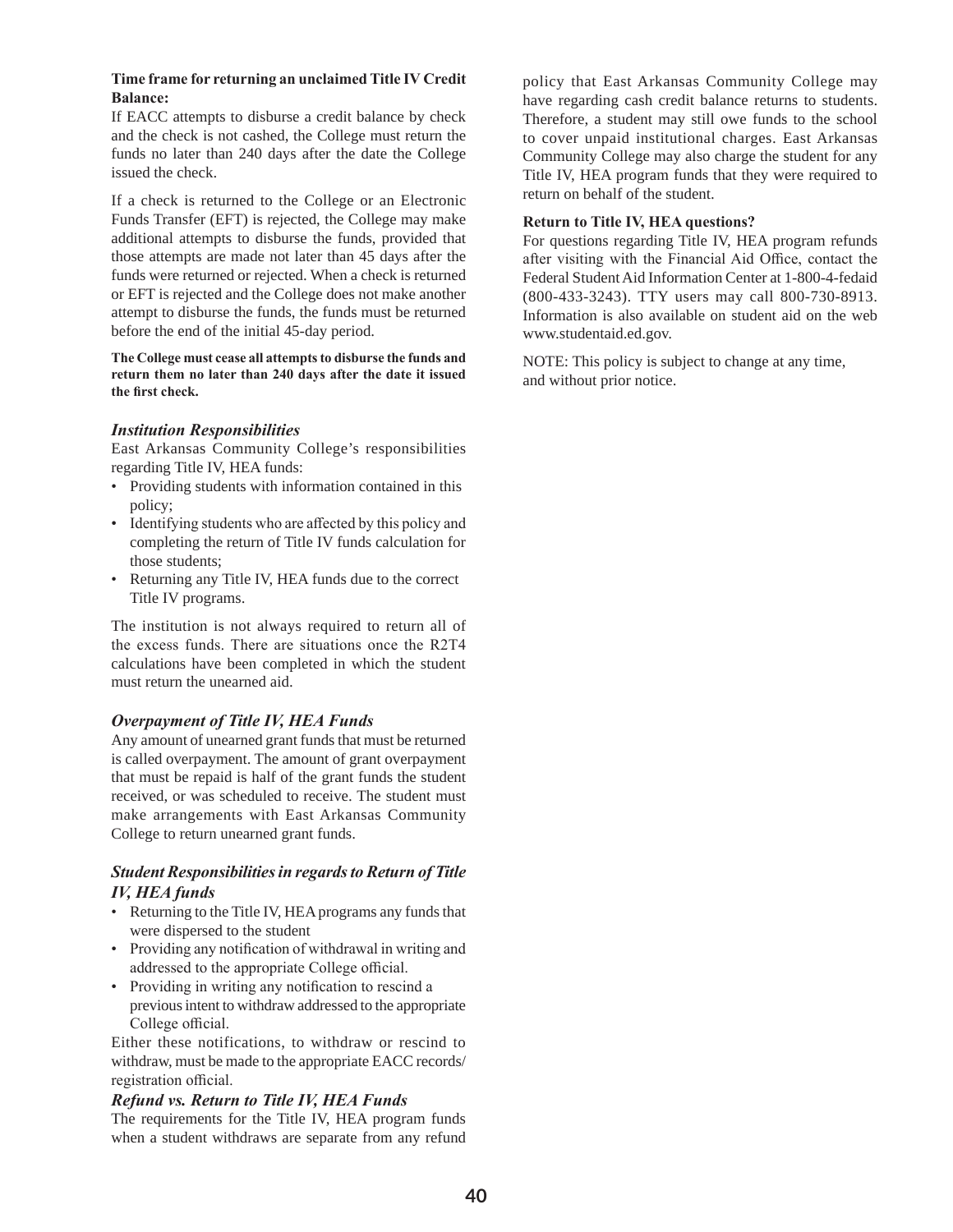#### **FEDERAL RETURN OF TITLE IV FUNDS POLICY**

East Arkansas Community College is authorized to return any excess funds after applying them to current outstanding Cost of Attendance (COA) charges. A copy of the Institutional "Return to Title IV" (R2T4) work sheet performed on your behalf is available through the office upon student request.

This policy applies to students' who withdraw officially, unofficially, fail to return from a leave of absence, or are dismissed from enrollment at East Arkansas Community College. It is separate and distinct from the East Arkansas Community College refund policy. (Refer to EACC refund policy)

The calculated amount of the Return of Title IV, Higher Education Act (HEA) (R2T4) funds that are required for the students affected by this policy is determined according to the following definitions and procedures as prescribed by federal regulations.

The amount of Title IV, HEA aid earned is based on the amount of time a student spent in academic attendance, and the total aid received. It has no relationship to a student's incurred institutional charges. Because these requirements deal only with Title IV, HEA funds, the Order of Return of unearned funds does not include funds from sources other than the Title IV, HEA programs.

In accordance with Federal regulations, when Title IV, HEA financial aid is involved, the calculated amount of Returned Funds is allocated in the following order:

- Federal Direct Stafford/ Federal Direct PLUS Loans
- Federal Pell Grants for which a Return is required
- Iraq and Afghanistan Service Grant for which a Return is required
- Federal Supplemental Educational Opportunity Grant (FSEOG)
- Other Title IV Assistance
- Other State Tuition Assistance Grants, Private, Institutional Aid Programs
- Funds returned to the Student, if any

#### **RETURN OF TITLE IV FUNDS TO FEDERAL PROGRAMS**

When Title IV students officially withdraw or stop attending classes without officially withdrawing, refunds to federal programs are calculated. The percentage of Title IV aid to be returned is equal to the number of calendar days remaining in the semester divided by the number of calendar days in the semester. Schedule breaks of more than four consecutive days are excluded.

| <b>If Student Withdraws:</b> | <b>EARNED AID</b><br>(Not returned) | <b>UNEARNED AID</b><br>(Must be returned) |
|------------------------------|-------------------------------------|-------------------------------------------|
| Within week 1                | 4.7%                                | 95.3%                                     |
| Within week 2                | 11.3%                               | 88.7%                                     |
| Within week 3                | 17.9%                               | 82.1%                                     |
| Within week 4                | 24.5%                               | 75.5%                                     |
| Within week 5                | 31.1%                               | 68.9%                                     |
| Within week 6                | 37.7%                               | 62.3%                                     |
| Within week 7                | 44.3%                               | 55.7%                                     |
| Within week 8                | 50.9%                               | 49.1%                                     |
| Within week 9                | 57.5%                               | 42.5%                                     |
| After week 9                 | 60%                                 | 0%                                        |

**41 EXAMPLE:** In general, the law assumes that students "earn" their Federal financial aid awards directly in proportion to the number of days of the term they attended. For example, a student who withdraws completing only 40% of the term will have "earned" only 40% of any Title IV aid received. The College and/or the student must return the remaining 60% to the U.S. Department of Education.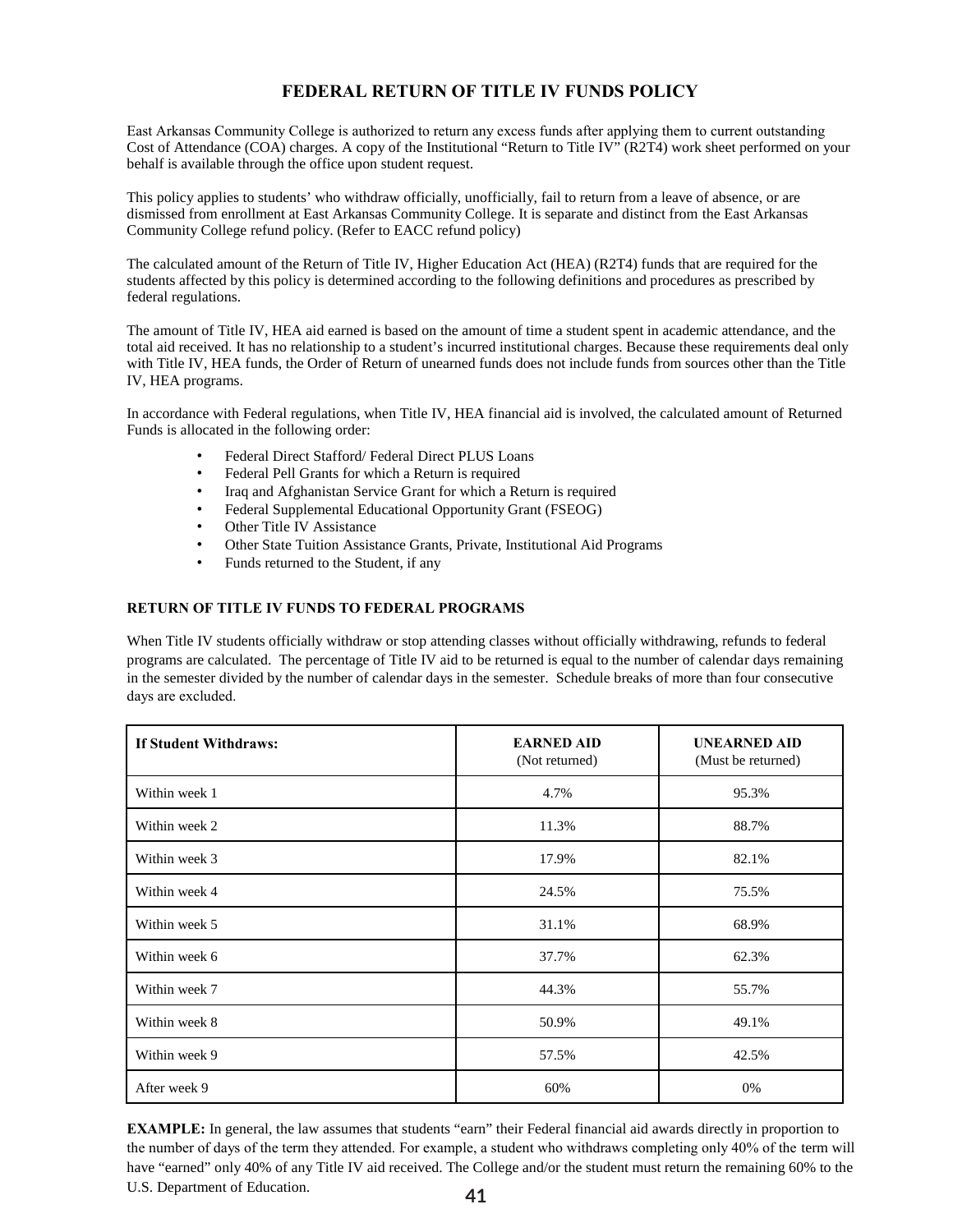# **EACC SCHOLARSHIPS, AWARDS, GRANTS, WAIVERS**

#### **Academic Achiever Waivers**

Students who graduate from high schools within the EACC service area\* may be eligible for an Academic Achievement Waiver. The following guidelines will apply for eligibility for the academic achievement waiver:

- 1. The student must enroll at EACC by the Fall semester following graduation from high school, except for programs that require acceptance and require student to begin prior to fall term to continue receiving the waiver enrollment must be continuous during each regular fall and spring semester until graduation. The Academic Achievement Waiver may apply to summer semesters subsequent to the student's first regular semester enrollment.
- 2. An ACT composite score of 23 or greater and a score of 19 or greater on two of the individual tests will result in a 100% tuition waiver.
- 3. An ACT composite score of 19 or greater and a score of 19 or greater on two of the individual tests will result in a 50% tuition waiver.
- 4. Students must maintain a minimum 3.00 GPA and complete at least 12 semester credit hours during each fall and spring semester to receive the next semester's award.

There will be only one tuition waiver or scholarship from College funds awarded per student, but the student may select the option that provides the greatest financial assistance. An ACT score report is required to apply and applications are due in the Financial Aid office prior to Fall semester enrollment. The waiver amount is allocated for tuition only.

*\*Limited to the following Arkansas counties: St. Francis, Cross, Lee, Monroe, Woodruff & Poinsett*

## **Tuition Waivers/Discounts**

- 1. Tuition charges and mandatory fees for students 60 years of age and older shall be waived for credit courses when taking classes for credit and on a space-available basis. Payment of course-specific fees are required of all students. Students must complete a waiver form and provide photo identification with proof of age. This waiver is applicable to residents of Arkansas.
- 2. Students aged 50-59 will receive a 50% tuition discount for CREDIT classes taken for credit. Payment of mandatory fees and course-specific fees are required. Students must complete a waiver form and provide photo identification with proof of age. This waiver is applicable to residents of Arkansas.
- 3. St Francis County public school employees qualify for a 50% reduction in tuition for credit classes when taken for credit. Waiver form is required to be submitted along with proof of employment.
- 4. Active duty law enforcement, corrections officers, and firefighters will receive full tuition waiver for degrees,

disciplines, or coursework of Criminal Justice, EMT/ Paramedic, Social Work, and Foreign Language courses. Students must submit proof of active duty, complete a tuition waiver application, and complete the Free Application for Federal Student Aid (FAFSA) at least two (2) weeks prior to the first day of classes for the term for which they are applying.

NOTE: Mandatory Fees refers to Building Use Fees and Technology Fees only and are only waived for eligible students 60 years of age and older. All other applicable fees must be paid by all students. Please refer to the Schedule of Tuition & Fees in this Catalog for more information regarding applicable fees. Waivers are subject to availability of funds which are provided on a first-come, first-serve basis.

#### **Business Affairs Memorial Scholarship**

This scholarship was established by co-workers of the Business Affairs Department as a way of memorializing loved ones by assisting the educational endeavors of students who attend EACC. Donations to the scholarship fund may be made as memorials or honorariums. The scholarship seeks to provide assistance to deserving, eligible EACC students for tuition, fees, books, or required supplies and will be awarded annually and credited to the student's account in the fall and spring semesters. Applicants must have been accepted for admission to EACC, be degree-seeking, have a 3.0 GPA or equivalent in the highest level of academic work completed. If college is the highest level of academic work, a minimum of 12 hours is required for the applicant. They must have completed a financial aid (FAFSA) form for the appropriate award year. Priority for the scholarship will be given to residents of the EACC service area. Application deadline is July 15<sup>th</sup>.

#### **EACC Drama and Music Scholarships**

EACC awards a limited number of scholarships each academic year to qualified students in music and drama. Students don't have to be music or drama majors to apply. Applicants must be an incoming freshman and must audition before a three-member committee. For complete applicant requirements visit the Financial Aid Office in the Betty Jo Hodges Center or call 870-633-4480 ext. 332 for more information.

## **EMT-Paramedic Scholarship**

The EMT\Paramedic Scholarship is provided by the Arkansas Department of Health and Human Services, Division of Health, Section of EMS and Trauma Systems. Applicants must have successfully completed one semester of the EMT-Paramedic program and have a GPA of 2.5 or higher. Applicants must reside within the EACC service area and must be willing to work in one of those counties for six months after successfully completing the EMT-Paramedic program.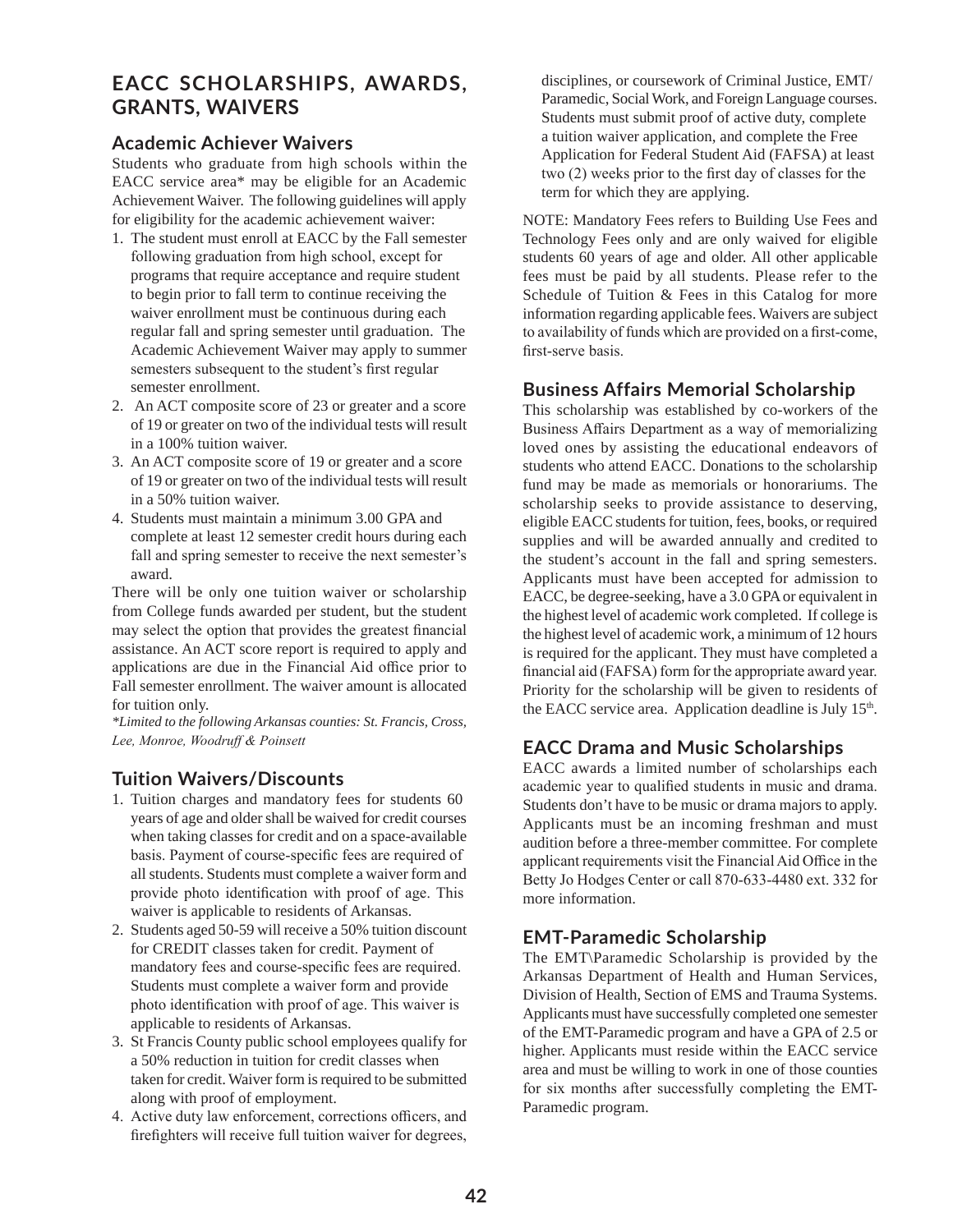## **First National Bank of Eastern Arkansas Board of Directors Scholarship**

Established as an endowment fund to honor former members of the board, the First National Bank of Eastern Arkansas scholarship will be awarded to one or more fulltime sophomore students (completed 30 hours toward a degree) with GPAs of at least 3.0. Applicants must reside in a county served by an office or branch of the bank. Financial need and the educational background of the applicants will also be considered. Application deadline is April 15<sup>th</sup>.

#### **GED Scholarships**

A tuition waiver may be granted to students who are graduates of the College's GED program for up to two terms of coursework.

# **Hammons Charitable Foundation Scholarship**

Established by Mr. and Mrs. O.P. Hammons and their son, Dr. Edward P. Hammons, the Hammons Charitable Foundation provides assistance to freshman and sophomore students from eastern Arkansas and western Tennessee who need help in accomplishing their educational goals. Preference is given to active members of a Southern Baptist Church. The student must provide 1/4 of the tuition cost personally and maintain a GPA of 2.0 or higher. Information is available from online at www.abf.org. The application deadline is February 1st.

# **Jarratt Family Scholarship Endowment Fund**

The Jarratt family is committed to the advancement of academic, economic, and cultural conditions and the general quality of life in eastern Arkansas. The Jarratt Family Scholarship Endowment Fund has been established to provide scholarships for the educational expenses for students attending East Arkansas Community College. To be eligible for the scholarship students must have earned 24 college credit hours; be enrolled for and continue to pursue a degree as a full-time student, and have achieved and maintain a GPA of 2.00 or higher. Special consideration may be given to first generation college students, students who have had an interruption in their education, or students enrolled in the Certificate of Proficiency in Animal Training program. Applicants must be a resident of a county where a branch or office of First National Bank of Eastern Arkansas is located. Award is up to \$1,000 for an academic year. The application deadline is April 15<sup>th</sup>.

## **Kiwanis Freshman Scholarship**

The Forrest City Kiwanis Club awards one freshman scholarship to a graduate of Forrest City High School. The scholarship is awarded based upon academic excellence, service to the school and community, and need. Applications may be obtained from high school counselors and should be returned to the counselor by April 15<sup>th</sup> of the current year. The freshman scholarship is \$1,000 (\$500 each semester).

#### **Nicole Bennett Memorial Scholarship**

This scholarship was established in honor of Nicole Bennett, a cosmetology student who passed away in October 2004. The scholarship is awarded each year to one or more full-time EACC Cosmetology students. The award is \$500 per semester, based on availability of funds. Students must maintain a 2.0 cumulative GPA. Application deadline is August 15th.

# **EACC FOUNDATION SCHOLARSHIPS**

The East Arkansas Community College Foundation offers students scholarships awarded annually and divided equally between fall and spring semesters. Award is based upon academic achievement and financial need. Applications are available online at www.eacc.edu and must be submitted to the Financial Aid Office.

**Amanda Fogg Memorial Scholarship -** This

new scholarship assists a full-time sophomore level (minimum of 30 hours of college credit) student having maintained a cumulative minimum 2.5 GPA who graduated from a high school in St. Francis County. Applicants must show financial need. The scholarship was established by Jeff and Rhonda Fogg in memory of their daughter, Amanda Fogg. The award is \$500 per semester, based on availability of funds to cover expenses of tuition, fees and books.Application deadline is August  $15<sup>th</sup>$ .

**Burt-Davis Nursing Scholarship -** This scholarship is for assisting students in the EACC Nursing Program. The Burt-Davis scholarship was established by Ms. Marguerite L. Burt, of Wynne, in memory of her mother, Mrs. Bertha Davis Burt and grandmother, Mrs. Sally Stephens Davis. The award is \$500 per semester based on the availability of funds to cover expenses of tuition, fees, books and supplies. Application deadline is August 15<sup>th</sup>.

**Community Leader Scholarship - Created in** 2006 to assist EACC students who have demonstrated leadership skills in their community, the scholarship requires a GPA of 3.0 and involvement in projects or groups that focus on community service and volunteerism. Application deadline is August  $15<sup>th</sup>$ .

**Coy Grace School to Work Scholarship -** The Coy Grace School to Work Scholarship was created in 2017 by the Board of Trustees in honor of Dr. Coy Grace, retired EACC President. This scholarship is awarded to a student who has completed a program of study in the Eastark Secondary Career Center (ESCC) and/or to a student seeking a certificate or Associate of Applied Science (AAS) degree. The award is \$250 per semester or term based on availability of funds. Application deadline is August  $15<sup>th</sup>$ .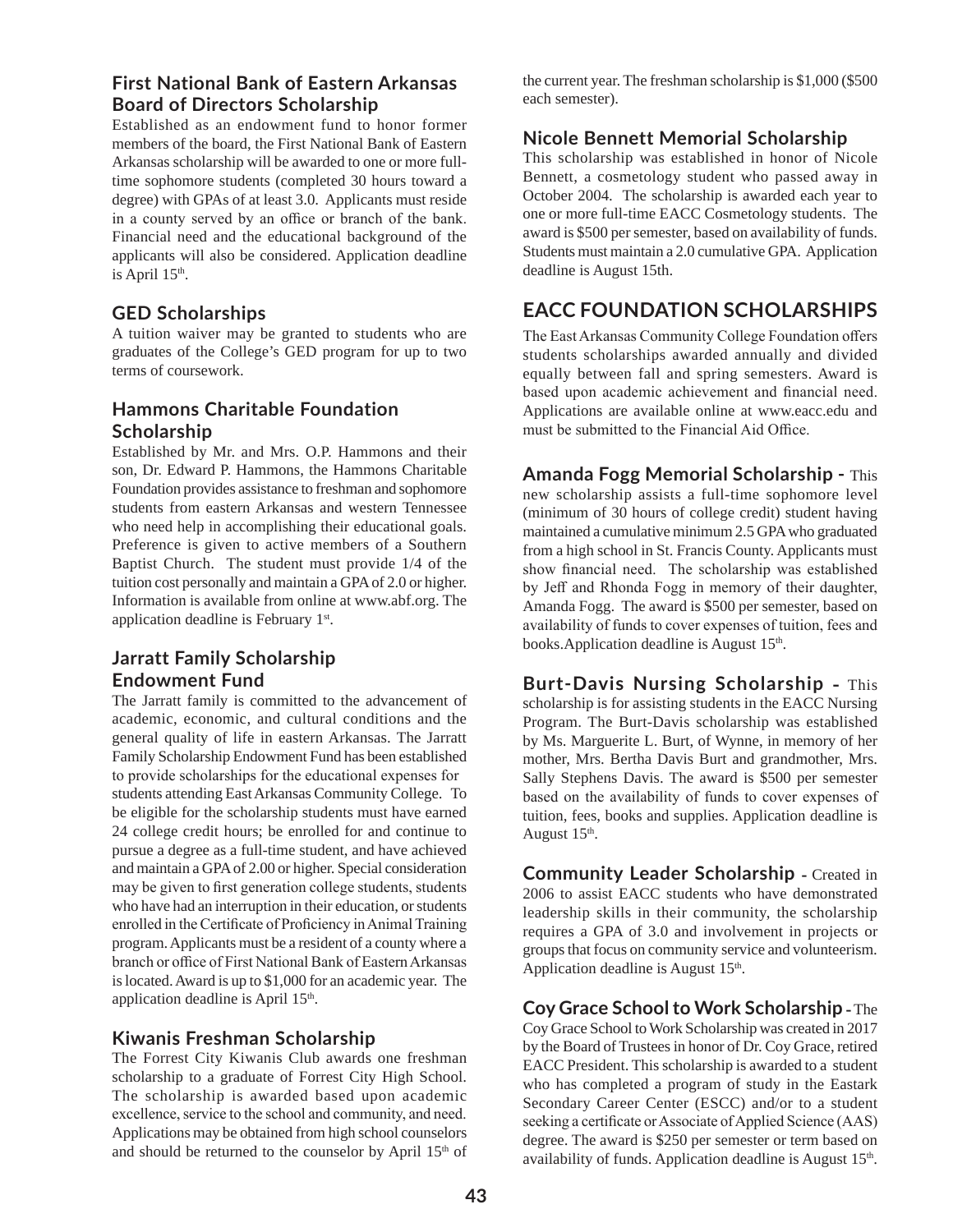# **Forrest City Education Teacher**

**Scholarship**- This scholarship assists a full-time sophomore (minimum of 30 hours of college credit) student who graduated from a high school in St. Francis County and is pursuing an Associate of Science in Education degree. Applicants must have achieved and maintain a cumulative minimum 2.5 GPA. The scholarship was established in 1998 with contributions from faculty and staff of the Forrest City School District and the Forrest City Education Foundation. The award is \$500 per semester, based on availability of funds to cover expenses of tuition, fees and books. Application deadline is August 15<sup>th</sup>.

**General Education** - This scholarship is for full-time sophomores who plan to transfer to a 4-year institution after graduation. Student must possess a 3.0 GPA on all coursework with a minimum of 30 hours completed. Awarded in the fall and spring semesters, the application deadline is August 15<sup>th</sup>.

# **Giny Blankenship Memorial Nursing**

**Scholarship -** This scholarship is for assisting students seeking an Associate of Applied Science Degree in the EACC Nursing Program. The award is \$250 per semester, based on availability of funds to cover expenses of tuition, fees and books. Application deadline is August 15<sup>th</sup>.

#### **Jessie Smith Swindle Nursing**

**Scholarship - This scholarship is dedicated to assisting** an EACC nursing student from Cross County who plans to attend EACC as a full-time nursing student. The award is \$1000 per academic year, based on availability of funds to cover expenses of tuition, fees, books and supplies. Application deadline is August  $15<sup>th</sup>$ .

## **Jimmy and Patsy Burns Memorial**

**Scholarship - The Jimmy and Patsy Burns Memorial** Scholarship is for an incoming freshman who is a graduate of Palestine-Wheatley High School. The student must have a 2.0 GPA. Awarded in the fall for the academic year, \$750 per semester.

**Non-Traditional Student** - This is presented to a full-time sophomore who is 25 years of age or older. Student must possess a 2.0 GPA on all coursework (minimum of 24 hours). Application deadline is August  $15<sup>th</sup>$ .

**Technical Education -** This is awarded to a fulltime sophomore in an Associate of Applied Science degree program. Student must possess a 3.0 GPA on all coursework with a minimum of 30 hours completed. Awarded in the fall and spring semesters, the application deadline is August 15<sup>th</sup>.

# **The Eleanor B. and Harry E. Beasley**

**Scholarship -** This scholarship was established in honor of Eleanor B. Beasley, longtime Board of Trustees member at EACC and her husband Harry E. Beasley. Recipients of the scholarship must be graduates of a high school in St. Francis County and must be a sophomore with a grade point average of 3.00 or higher. The scholarship will be awarded to students in the fall and spring terms at EACC. Application deadline is August  $15<sup>th</sup>$ .

# **The George P. and Alice H. Walker**

**Endowed Scholarship -** This scholarship was established in 2004 through the estate of Mildred Sikes, daughter of George and Alice Walker and dedicated to the support of students at EACC pursuing an Associate of Applied Science degree in an Allied Health field. It is expected that these students will become practicing health care professionals and provide care for many others over their lifetime. Awarded to a full-time sophomore student with a minimum 3.00 GPA, the application deadline is August  $15<sup>th</sup>$ .

**The R.L. and Maurice Steward Memorial Endowed Scholarship** - This new scholarship was established by Shelvy and Robbia Keglar in memory of her parents longtime residents of the Forrest City area. Maurice spent 43 years as local teacher who advocated for higher education and Robert was a local farmer. This scholarship assists a full-time EACC minority student who graduated from FCHS and is pursuing a degree in education. The award will be \$500 based on availability of funds to cover expenses of tuition, fees and books.

# **Dr. John W. Alderson III Business**

**Scholarship** - This scholarship was established in 2013 by Dr. Alderson's family in honor of his retirement from EACC, and is dedicated to assisting students pursuing an Associate of Applied Science degree in a business field, an Associate of Science in Business degree or an Associate of Arts degree with an emphasis in business. Awarded to a full-time sophomore student with a 3.0 GPA on all coursework (minimum of 30 college credit hours), the application deadline is August 15<sup>th</sup>.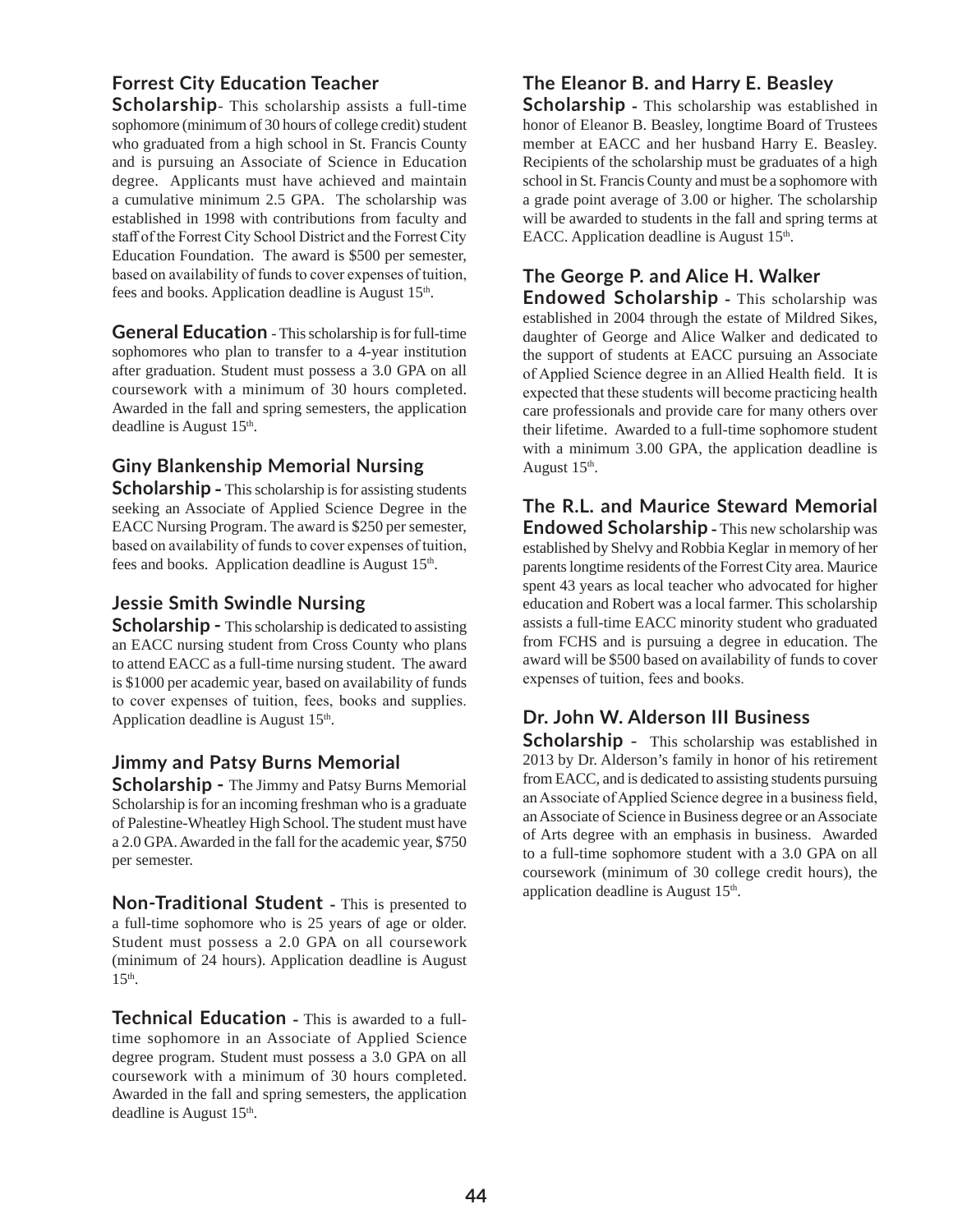# **LOCAL AND STATE SCHOLARSHIPS, GRANTS & AWARDS**

For more information visit www.adhe.edu

#### **Arkansas Academic Challenge Scholarship**

Academic Challenge Program provides scholarships to Arkansas residents pursuing a higher education. Funded in large part by the Arkansas Scholarship Lottery, the Academic Challenge Scholarship is available to students regardless of their academic status, whether just graduating from high schools, currently enrolled in college, enrolling in college for the first time, or re-enrolling after a period of time out of college. Information is available online at www. adhe.edu. The application deadline is July 1<sup>st</sup> each year.

# **Arkansas Geographical Critical Needs Minority Teacher Scholarship Program**

Designed to provide scholarships to African-American, Hispanic-American, Asian-American and Native American students who will be attending public or private institutions of higher education in the State of Arkansas with approved teacher education programs or at an accredited statesupported community college, recipients who maintain eligibility may receive the scholarship for a maximum of four (4) academic years or until such time as they have competed certification requirements. Scholars must agree to teach in the Delta or in a geographical area of the state in which there exists a critical shortage of teachers as designated by the State Board of Arkansas. Information can be received in the EACC Financial Aid Office. Application deadline is June  $1<sup>st</sup>$  for Fall Semester and October 10<sup>th</sup> for Spring semester.

## **Arkansas Future Grant (ArFuture)**

Arkansas Future (ArFuture) is the newest state grant program. The purpose of this grant is to increase the education and skills of Arkansas's workforce in an affordable manner. The grant applies to students enrolled in Science, Technology, Engineering and Math (STEM) or regional high demand areas of study. The grant will cover tuition and fees for qualifying certificate and Associate degree programs at Arkansas public institutions for eligible students. The grant is available on a first come, first serve basis. Students must complete the FAFSA and apply through ADHE's online YOUniversal scholarship portal. More detailed information is available at www.adhe.edu.

#### **Arkansas High Tech Scholarship**

Available for students enrolling in eligible post-secondary technical programs, this program provides \$250 per semester. Preference will be given to graduating seniors with a minimum high school grade point average of 2.5 on a 4.0 scale (based on seven semesters), a minimum composite ACT of 19 or ranking in the upper 10 percent of the graduating class. Applications are available in high school counselors' offices. Call 501-682-1360 for more information.

# **Arkansas National Guard and Reserves Tuition Assistance**

Arkansas residents who are active members of the Arkansas National Guard can attend EACC with a full waiver of tuition charges provided that the service member is in good standing with both the Guard and the College. The waiver only applies to undergraduate students who have completed the FAFSA and applied for all available state and federal grants and scholarships for which they are eligible. Tuition is waived for a maximum of 120 hours. For additional information, refer to Act 471 of 2017.

#### **Arkansas Public Health Association**

The Arkansas Public Health Association offers a \$500 scholarship to an individual that demonstrates the desire to enter a public health field and indicates financial need. Applicants must be Arkansas residents, is a high school senior or have a high school diploma or GED, and must have at least a 2.5 GPA (based on a 4.0 system.) Applications can be received from your high school counselor. Application deadline is March 16<sup>th</sup>.

## **Arkansas Single Parent Scholarships**

Single Parent Scholarships (SPSF) are given to low-income single parents who are pursuing post-secondary education in preparation for skilled employment. Scholarship Funds are administered by affiliate organizations and volunteers in each county of Arkansas. Eligibility criteria and application requirements vary by county. Information is available online at www.aspsf.org/students\_spscholarships.html.

## **Arkansas Workforce Challenge Grant**

The Workforce Challenge Scholarship was created in the 2017 legislative session and is funded by lottery revenue. The purpose of the scholarship is for workforce training in high demand areas of healthcare, information technology, and industry. Classes are not limited to credit-bearing programs. Non credit, workforce training classes that meet the mentioned categories may also qualify. The award will be the cost of a certificate program or program of study not to exceed \$800. Students must apply 30 days prior to enrollment in an eligible program at https:// scholarships.adhe.edu/scholarships/detail/arkansasworkforce-challenge.

## **Governor's Distinguished Scholarship**

Effective 2015-2016 academic year, high school seniors with a minimum ACT score of 32, a minimum SAT score of 1410 and a grade point average of 3.50 are eligible to apply for this award. All recipients will be expected to complete 27 hours of college credit during the freshman year and 30 hours every year thereafter (12 semester credit hours for the first fall semester and 15 semester credit hours thereafter). Program applications must be submitted to the Arkansas Department of Higher Education no later than February 1<sup>st</sup>. With a maximum award of \$10,000 per year for tuition, mandatory fees, room and board. This scholarship is based on outstanding academic achievement and leadership.